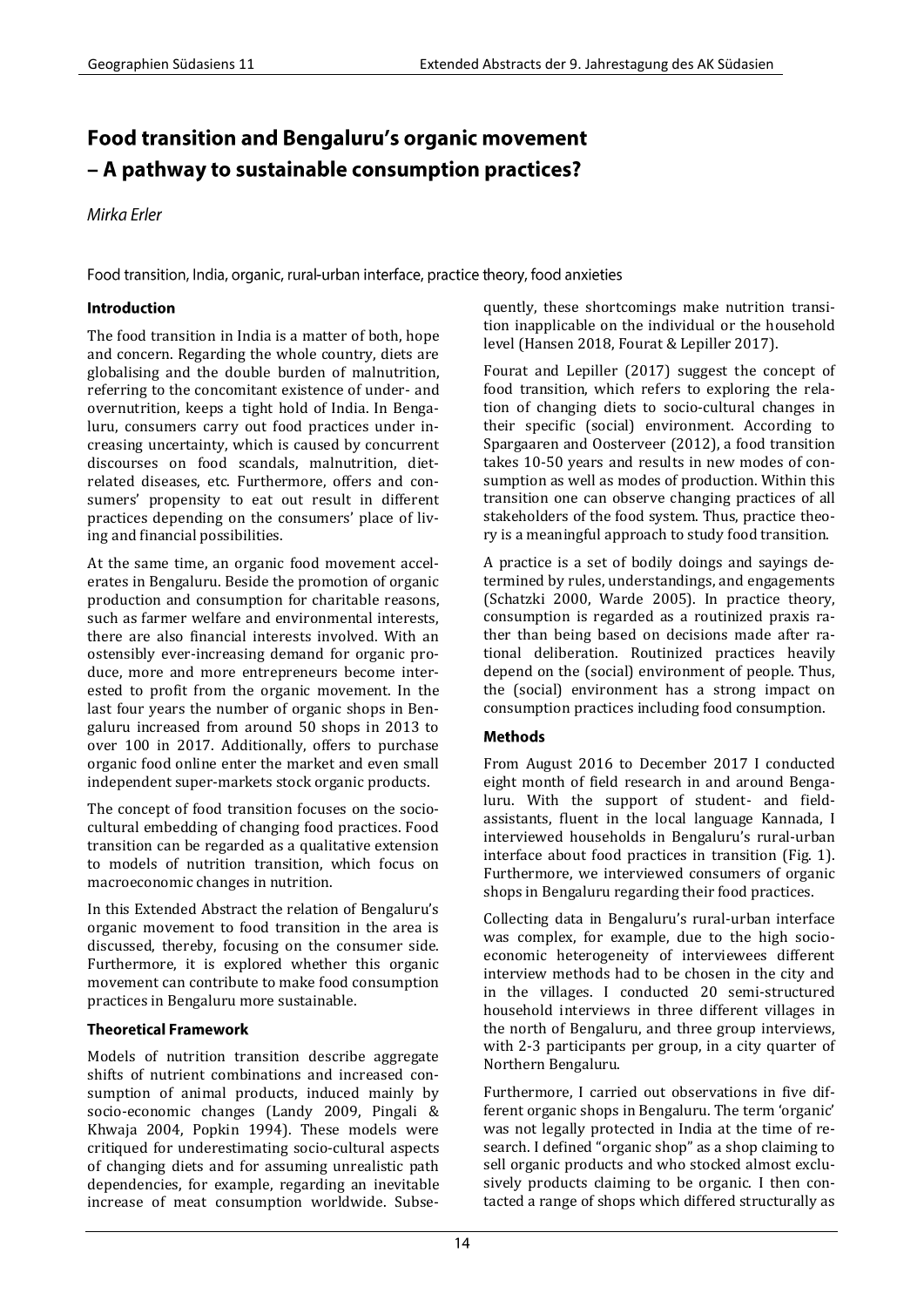much as possible, resulting in a sample of five different shops. In each of the five chosen shops, we spent two days observing and interacting with a total of 104 consumers.



*Fig. 1: Conducting a household interview in a village (photo: S. Raman 2016)*

## Results from the rural-urban interface

Analyzing the household interviews, I found that the respondents used dichotomous understandings to categorize different food items to assess food safety as well as to decide whether a food item would be conducive to health or not. Table 1 provides an overview over the understandings.

*Table 1: Dichotomous understandings of respondents about food (own draft)*

| <b>Healthy food</b> | <b>Unhealthy food</b> |
|---------------------|-----------------------|
| Village food        | City food             |
| Homemade food       | Eating out            |
| Indian food         | Western food          |

Village, homemade, and Indian food were regarded to be safe and healthy, while city food, eating out, and Western food were regarded to be unhealthy and sometimes unsafe. Furthermore, eating out and eating Western food were practices which respondents in the villages as well as in the city considered to be usually carried out in the city.

I found that food practices differ remarkably between village and city residents. One example of this was eating out, which was already mentioned above to be more common in the city and thus practiced more often by respondents in the city. They regarded eating out as a free time activity, shared by all members of the family. On these occasions, families also used eating out to explore different Indian or even foreign cuisines, such as Chinese or Italian. Respondents in the village mostly regarded eating out as a necessity when there was no time for preparing food at home or while travelling. Because of the bad reputation of eating out as well as to save money they often try to limit eating out as much as possible.

The retail environment also differed remarkably between villages and the city. While respondents in the city reported to have all necessary food retailers at walking distance, most of the villages did not have regular opportunities to purchase fresh produce within their village. Some of the village residents reported that they had to drive to the market in the next town or to Bengaluru to buy fresh produce. The only way to buy fresh food in the village was either to buy it from neighbors or in some two of the villages from street vendors. Street vendors had, however, different meanings in the village and in the city. While respondents in the city reported the street vendors to be the best source for vegetables, respondents in the village reported to avoid them because their vegetables would not be fresh. Despite the difficult retail situation in the villages, respondents complained surprisingly little about it.

The respondents also shared certain food practices. Village as well as city residents mentioned the popularity of wholesale markets as a source for cheap and high quality fruits and vegetables. They also reported to boycott brands when they heard about food scandals connected to certain brands. If the scandal affected unprocessed food, which could not be cut out of the family's diet, such as rice or salt, they reported to check the products more thoroughly before buying them.

## **Results from the organic shops**

Respondents in the organic shops (Fig. 2) mentioned two main reasons why they would buy their groceries there: Health and responsibility.

Vijay an interior designer in her early 40ies said:

*"Health health, absolutely health, nothing beyond that. Because, I don't know, you are working hard, you work to be yourself and if you are not getting the right products, in fact you are getting something which is not good for your health. So it's not a good preposition for living a good life, a healthy life and a happy life."*

Vijay also mentioned that she would buy organic because she wanted to improve the health of her husband, who was a diabetes patient. Other respondents reported to buy in an organic shop for health reasons, however, without medical indication.

Another reason to buy in an organic shop was put forward by Ashok, a freelancer in his late 50ies, who said:

*"So not many people want to pay the extra that needs to be paid to buy organic products but it's an investment in your health I think. If you don't want cancer a few years down the line, you might as well invest something now."*

Respondents like Ashok regarded their purchase in the organic shop as a long term investment in health.

Both reasons put forward by the consumers, health and responsibility, were also reflected in commercials displayed in the organic shop. The promotion of organic products was apparently also supported by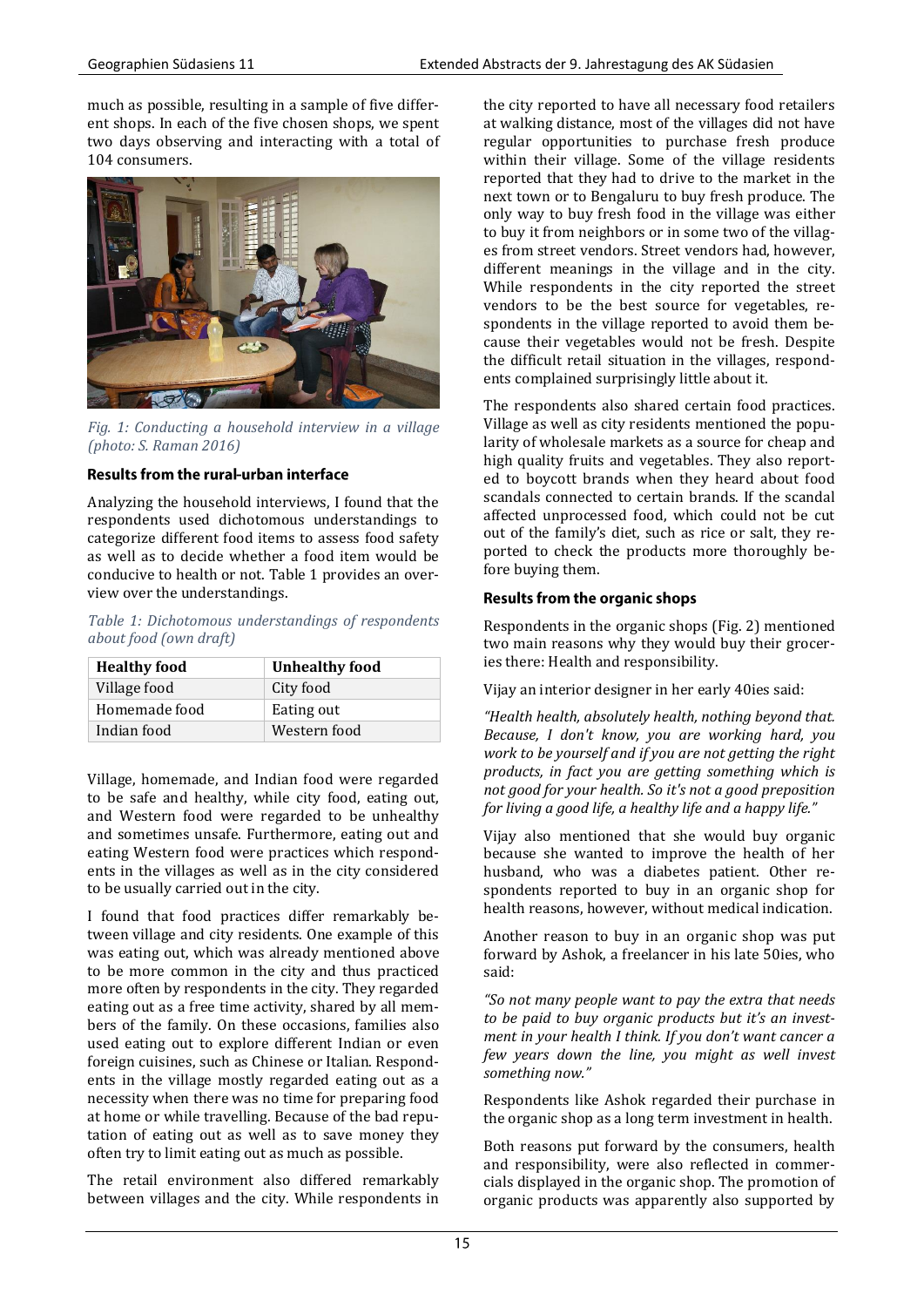medical professionals such as doctors and nutritionists, as many of the respondents mentioned that their advice was the starting point for them to start buying in an organic shop.



*Fig. 2: An organic shop in Bengaluru (photo: M. Erler 2017)*

## **Discussion**

Comparing the findings from the rural-urban interface with findings from the organic shops is difficult especially because of the socio-economic difference of the respondents. However, anxieties about the food system seem to play a role in both case studies.

In the rural-urban interface respondents apply their dichotomous understandings about food, inter alia, to overcome anxieties about the food system. Anxieties occur because of concomitant incidents of under and over nutrition within the same village or even within the same family. Additionally, food scandals are reported in a sensational way in the media (Dixon & Banwell 2004). The retreat to dichotomous understandings as well as placing the responsibility for the problems in the food system with an alleged other party has previously been described as a reaction to food anxieties (Jackson 2010, Poulain 2019).

Buying in an organic shop can be assessed as a reaction to food anxieties. Certainly, aspects of social differentiation play a role regarding the consumption practices of the customers of the organic shops (Bourdieu 1987). However, I argue that there is no reason to assume that the respondents' legitimation to buy in organic shops should be taken less seriously than the underlying symbolic meaning of social differentiation (Warde et al. 1999). This is supported by Solomon's (2016) assessment that the condition of the food system is perceived as an existing thread by middle class consumers in India.

The big difference between the anxieties of our respondents in the rural-urban interface and those of respondents in the organic shops are their possibilities to overcome these anxieties. While the former can apparently only apply rules of thumb to avoid unsafe food, the latter can continue to consume more or less the same foods, however of a (presumed) higher quality. This high quality food is accessible to them because they can afford to pay premium prices for their food and reside in areas where organic shops are within a distance, which they can easily take on in their everyday life.

#### **Conclusion**

Bengaluru's organic movement is connected to food transition through anxieties about the food system. These anxieties are typical for food transitions in Asian societies today, where discourses about food quality/safety<sup>2</sup> exist parallel to discourses about food security<sup>3</sup> (Poulain 2019). These anxieties are widespread in India, especially, among the middle class (Solomon 2016). However, the urban middle class has access to better means to oppose these anxieties, for instance, by switching to buy in organic shops. By the emergence of such shops in India's unsafe food-environment, the responsibility of consequences of the consumption of unsafe food is partly individualized. This was also reflected by the statements of the organic shops' customers.

This individualization of responsibility, combined with the social differentiation practiced by the organic shops' customers poses serious threats to the transformative potential towards social sustainability of Bengaluru's organic movement. It basically means that individuals feel the obligation to make responsible food choices to stay healthy, while at the same time the majority of them are being denied the possibilities to take the necessary measures such as buying organic food.

"If individuals without the necessary resources persist in their willingness to perform activities which cannot be carried out without these resources, open conflicts may arise. The discussion about power relations and command over natural resources and artifacts is thereby crucial "(Ellegård 1999: 168). Thus, rather than providing people with the pretended voluntary option to make safe and healthy food choices the organic movement should increase its focus on challenging those "power relations and command" in order to prevent (legitimate) open conflicts and thus increase the social sustainability of India's food system.

**<sup>.</sup>** <sup>2</sup> Food which does not cause food-borne illnesses. <sup>3</sup> Accessibility of enough calories.